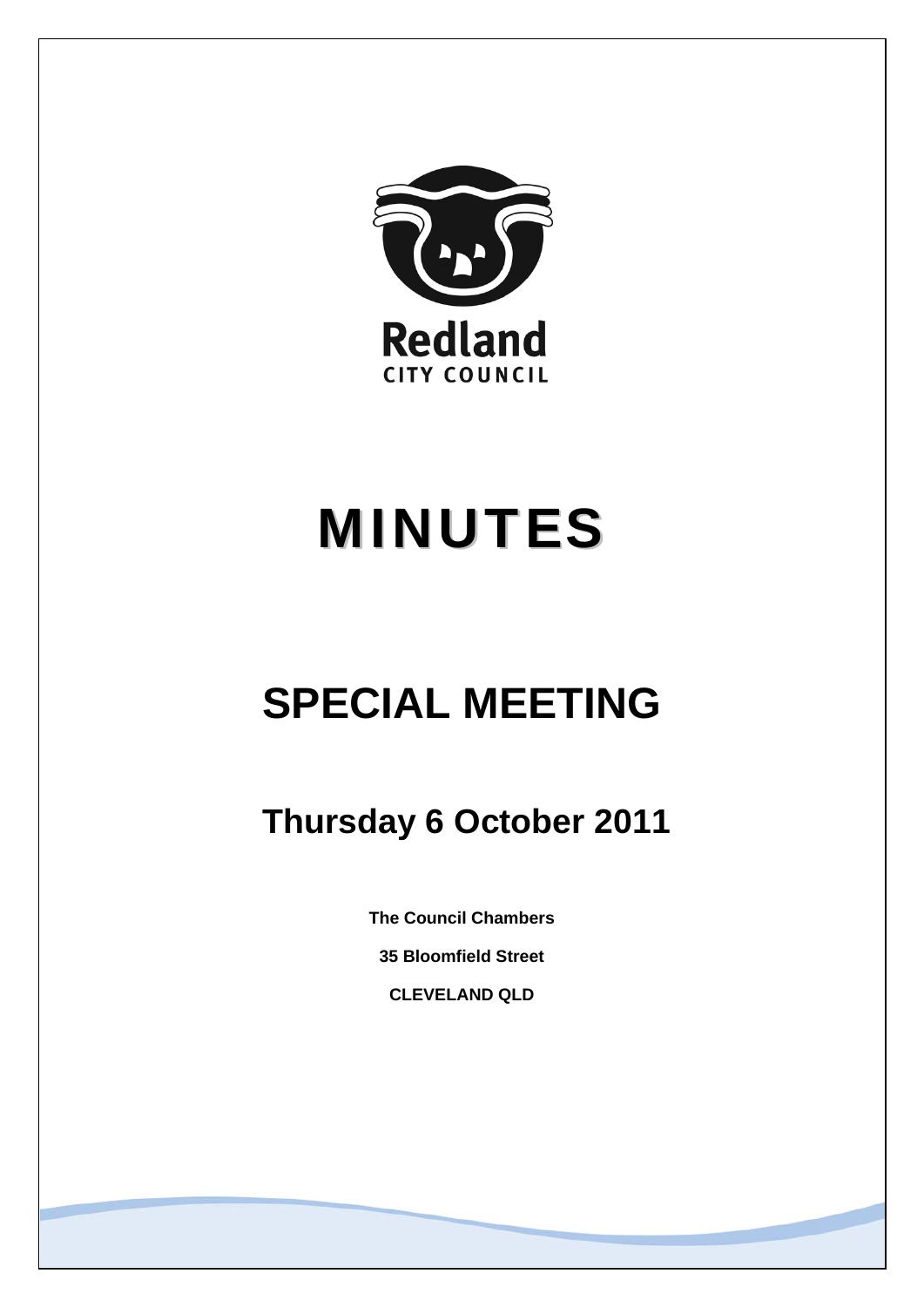#### **Table of Contents**

| <b>Item</b>             |                                                               |  | <b>Subject</b>                                    | Page No |
|-------------------------|---------------------------------------------------------------|--|---------------------------------------------------|---------|
|                         |                                                               |  |                                                   |         |
| 1                       |                                                               |  |                                                   |         |
| $\mathbf{2}$            |                                                               |  |                                                   |         |
| 3                       | <b>MATERIAL PERSONAL INTEREST AND CONFLICT OF INTEREST  2</b> |  |                                                   |         |
| $\overline{\mathbf{4}}$ |                                                               |  |                                                   |         |
|                         | 4.1                                                           |  |                                                   |         |
|                         |                                                               |  | 4.1.1 KINROSS ROAD STRUCTURE PLAN - ADOPTION OF A |         |
| 5                       |                                                               |  |                                                   |         |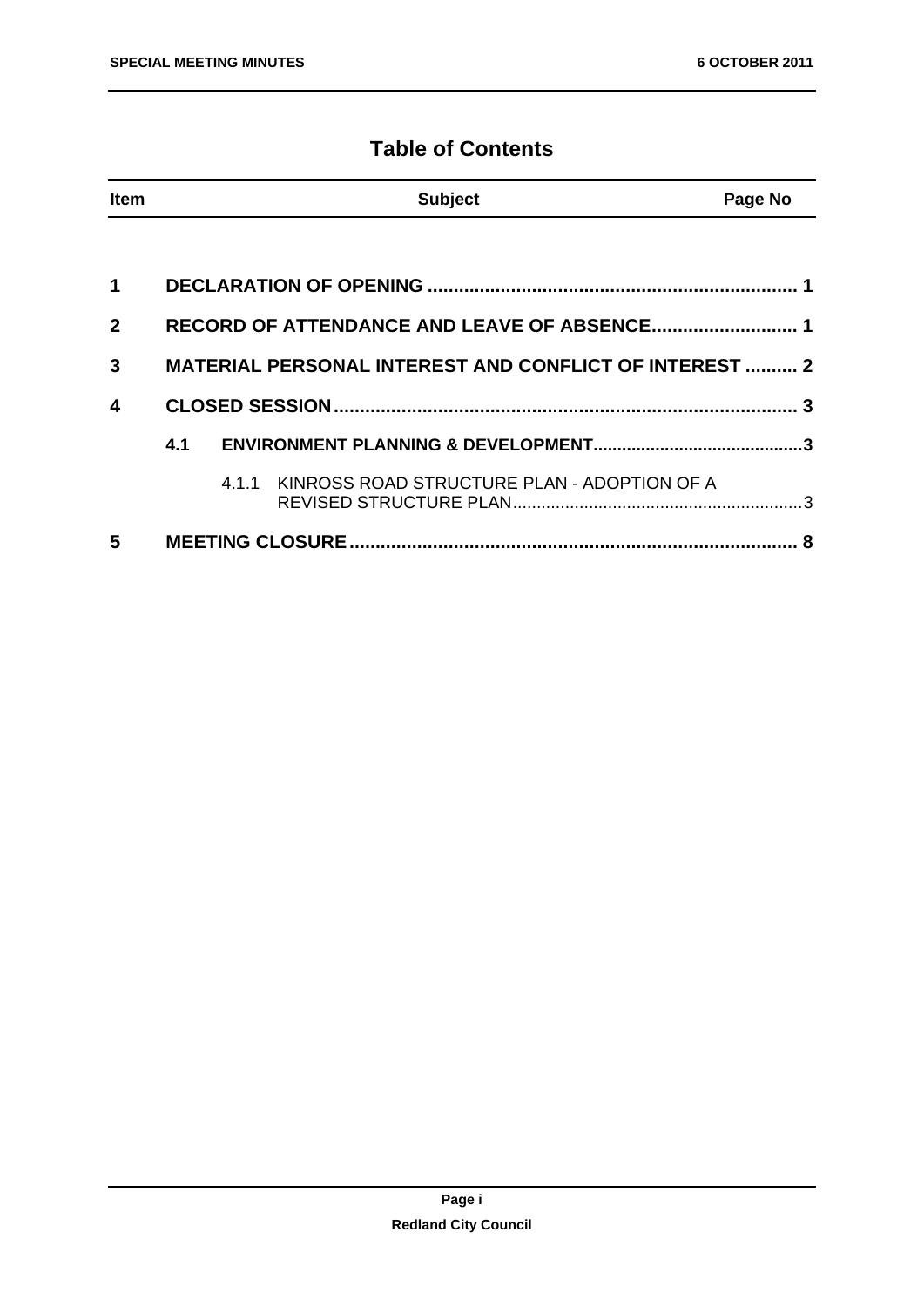#### <span id="page-2-0"></span>**1 DECLARATION OF OPENING**

The Mayor declared the meeting open at 2.04pm.

#### **2 RECORD OF ATTENDANCE AND LEAVE OF ABSENCE**

#### **PRESENT**

| Members:                           |                                                                                       |
|------------------------------------|---------------------------------------------------------------------------------------|
| Cr M Hobson PSM                    | Mayor                                                                                 |
| Cr W Boglary                       | <b>Councillor Division 1</b>                                                          |
| Cr C Ogilvie                       | Councillor Division 2 – entered at 2.06pm                                             |
| Cr D Henry                         | <b>Councillor Division 3</b>                                                          |
| Cr B Townsend                      | <b>Councillor Division 5</b>                                                          |
| Cr T Bowler                        | Councillor Division 6                                                                 |
| <b>Cr K Reimers</b>                | <b>Councillor Division 8</b>                                                          |
| Cr K Williams                      | <b>Councillor Division 9</b>                                                          |
| Cr H Murray                        | <b>Councillor Division 10</b>                                                         |
| <b>Executive Leadership Group:</b> |                                                                                       |
| Mr G Stevenson PSM<br>Mrs T Averay | <b>Chief Executive Officer</b><br>General Manager Environment, Planning & Development |

#### Officers:

| Mr G Photinos   | Manager City Planning & Environment                 |
|-----------------|-----------------------------------------------------|
| Mr S Hill       | Principal Advisor Local Area and Strategic Planning |
| Mr M Beekhuyzen | <b>Senior Strategic Planner</b>                     |

#### Minutes:

Mrs E Striplin Corporate Meetings & Registers Team Officer

#### **LEAVE OF ABSENCE**

| Moved by:    | <b>Cr K Reimers</b> |
|--------------|---------------------|
| Seconded by: | Cr T Bowler         |

That leave of absence be granted for Cr M Elliott, Deputy Mayor and Councillor Division 7, as he is representing the Mayor at a function.

#### CARRIED

#### **APOLOGY**

An apology was noted for Cr J Burns, Councillor Division 4.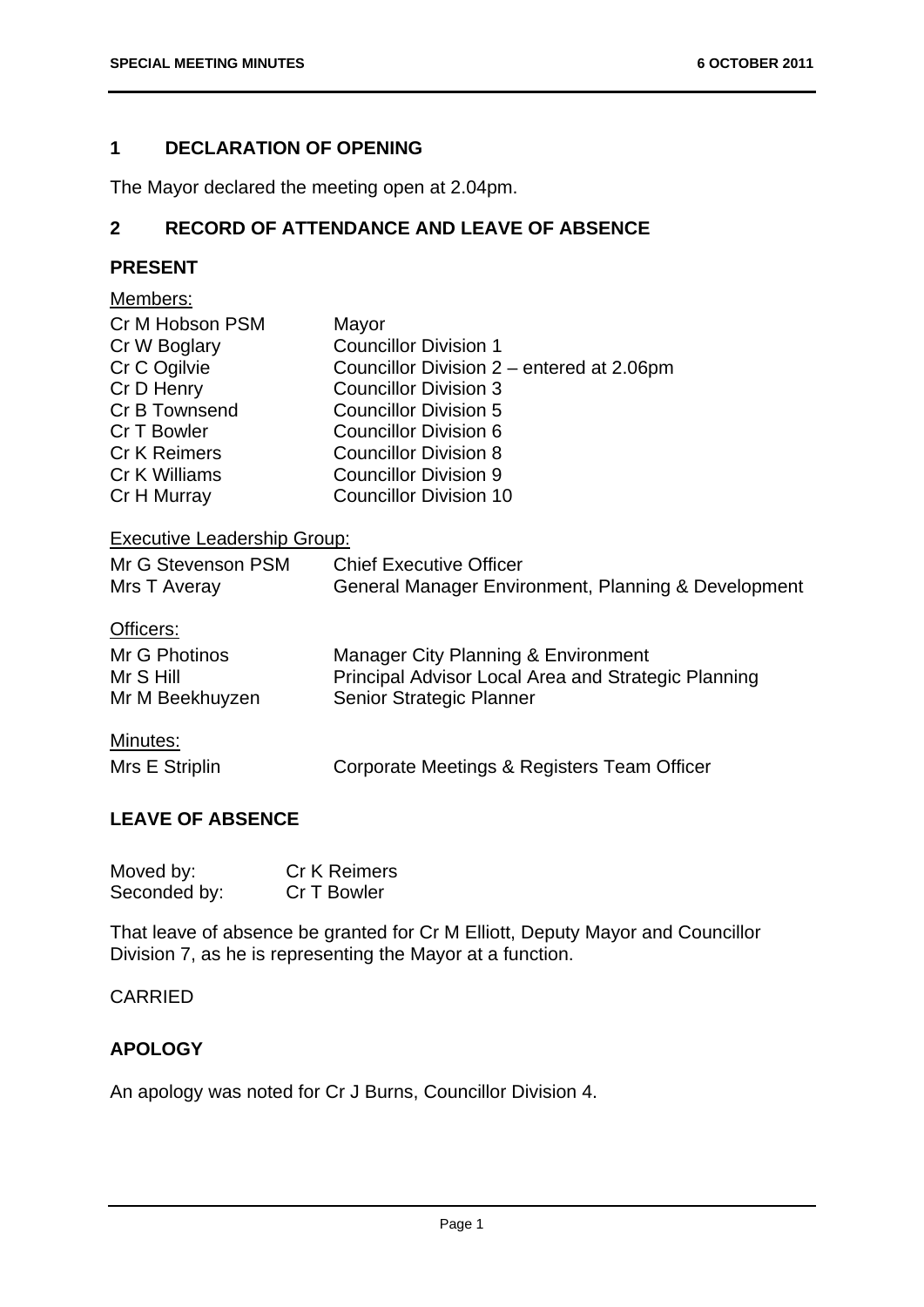#### <span id="page-3-0"></span>**3 MATERIAL PERSONAL INTEREST AND CONFLICT OF INTEREST**

Nil.

#### **COUNCILLOR ABSENCES DURING MEETING**

Cr Ogilvie left the meeting at 2.14pm and returned at 2.16pm during closed session. Cr Ogilvie left the meeting at 2.45pm and returned at 2.47pm during closed session.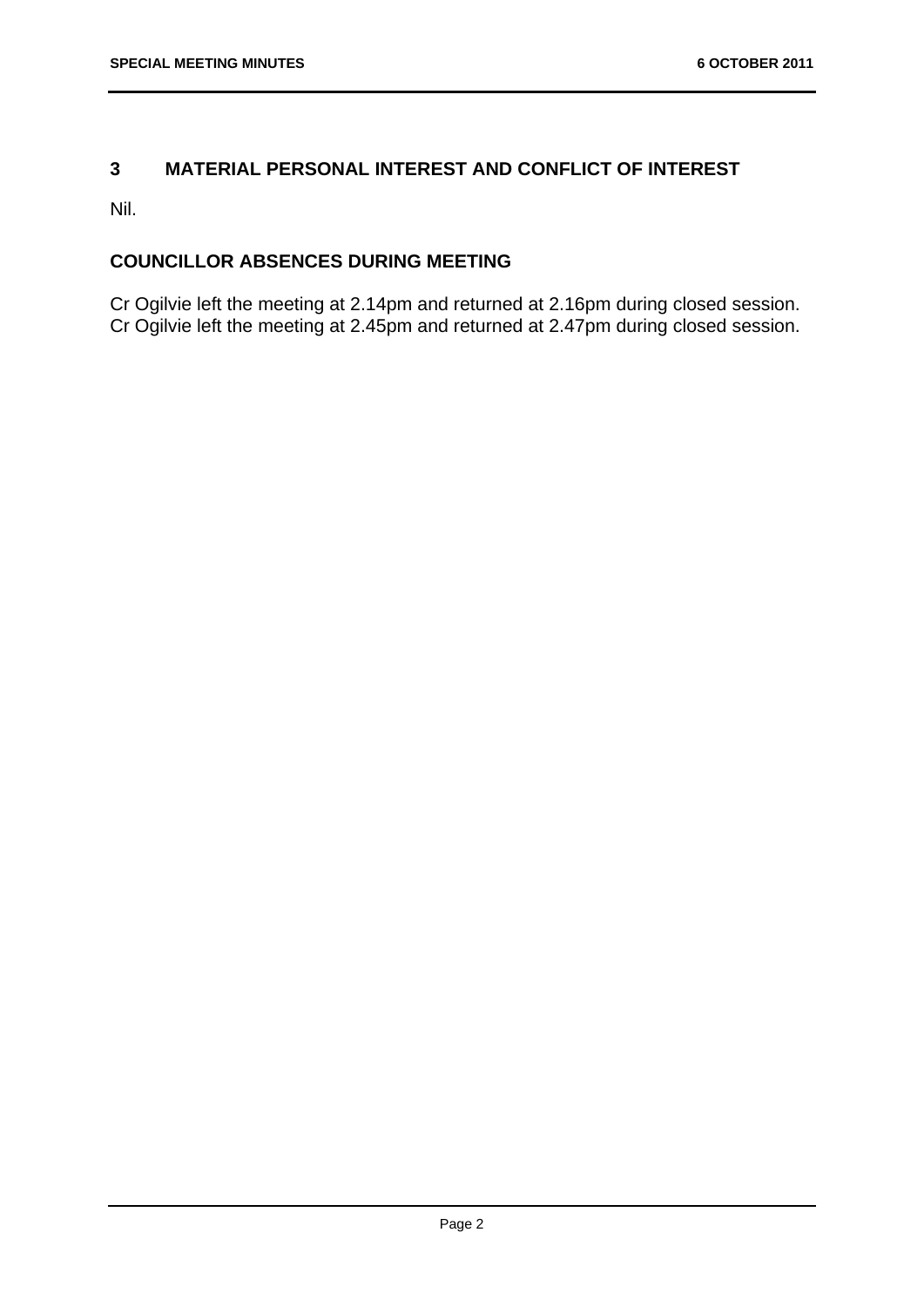#### <span id="page-4-0"></span>**4 CLOSED SESSION**

#### **MOTION TO CLOSE MEETING AT 2.06PM**

| Moved by:    | Cr W Boglary |
|--------------|--------------|
| Seconded by: | Cr H Murray  |

That the meeting be closed to the public pursuant to section 72(1) of the *Local Government (Operations) Regulation2010* to discuss the following item:

#### **4.1.1 Kinross Road Structure Plan - Adoption of a Revised Structure Plan**

*The reason that is applicable in this instance is as follows:* 

*"(h) other business for which a public discussion would be likely to prejudice the interests of the local government or someone else, or enable a person to gain a financial advantage."* 

#### CARRIED

#### **MOTION TO REOPEN THE MEETING AT 3.01PM**

| Moved by:    | <b>Cr K Reimers</b> |
|--------------|---------------------|
| Seconded by: | Cr C Ogilvie        |

That the meeting again be opened to the public.

#### CARRIED

#### **4.1 ENVIRONMENT PLANNING & DEVELOPMENT**

#### **4.1.1 KINROSS ROAD STRUCTURE PLAN - ADOPTION OF A REVISED STRUCTURE PLAN**

| <b>Dataworks Filename:</b>  | <b>LUP Kinross Road Structure Plan</b>                                                        |
|-----------------------------|-----------------------------------------------------------------------------------------------|
| <b>Attachments:</b>         | <b>Final Second State Interest Review Version</b>                                             |
| <b>Responsible Officer:</b> | <b>Toni Averay</b><br><b>General Manager Environment Planning &amp;</b><br><b>Development</b> |
| Author:                     | <b>Stephen Hill</b><br><b>Principal Advisor Local Area and Strategic</b><br><b>Planning</b>   |

#### **EXECUTIVE SUMMARY**

Public consultation for the draft Structure Plan commenced on 28 April 2011 and closed on 22 July 2011. At the close of the submission period Council had received five hundred and fifty six [556] submissions. Each of the submissions was subsequently reviewed and assessed through the submission review process.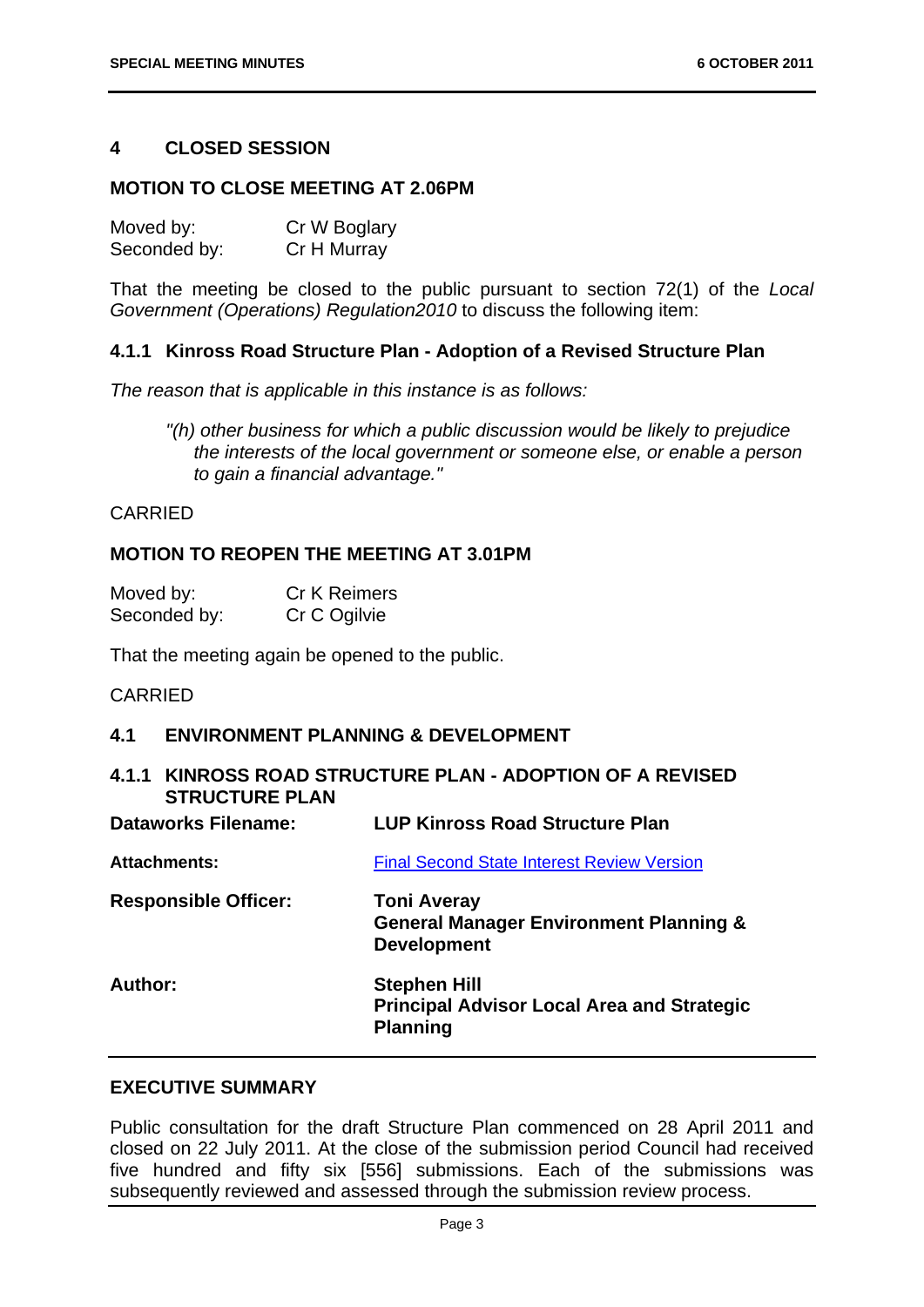A Special Meeting of Council, commencing on 23 September 2011, comprehensively reviewed the issues raised by the submissions. The Submission Review Report was formally adopted by Council on 29 September 2011.

A number of changes have been made to the public consultation version of the draft Structure Plan to reflect the outcomes of the Submission Review Process. These changes are reflected in Attachment 1 – Kinross Road Structure Plan – Final State Interest Review Version.

This report recommends that Council resolve to adopt the revised Kinross Road Structure Plan [Attachment 1] and submit it to the Department of Local Government and Planning [DLGP] for final state interest review.

#### **PURPOSE**

The purpose of this report is to seek adoption of the revised Kinross Road Structure Plan, as detailed in Attachment 1 and write to the Minister of the DLGP requesting approval to adopt the revised Structure Plan as an amendment to the Redlands Planning Scheme;

#### **BACKGROUND**

On 23 December 2010, the Minister for Infrastructure and Planning designated Kinross Road as a declared Master Planned Area in accordance with Section 133 of the *Sustainable Planning Act 2009*.

On 16 February 2011, the Council adopted a revised draft Structure Plan for the purposes of first state interest review. This plan incorporated the Ministerial requirements of the declaration, including an increased geographic area.

On 28 March 2011, the Minister advised that Council could proceed to public notification of the draft Structure Plan subject to conditions.

Public consultation of the draft Structure Plan commenced on 28 April 2011 and closed on 22 July 2011. At the close of the consultation period Council had received 556 submissions.

An extensive submission review process has been undertaken since the close of the public consultation period, including two workshops with Councillors held on 1 September 2011 and 8 September 2011.

A Special Meeting of Council seeking to seeking to adopt the Submission Review Report commenced on 23 September 2011, and continued on 27 September and 29 September 2011. Council resolved to adopt the Submission Review Report on 29 September 2011.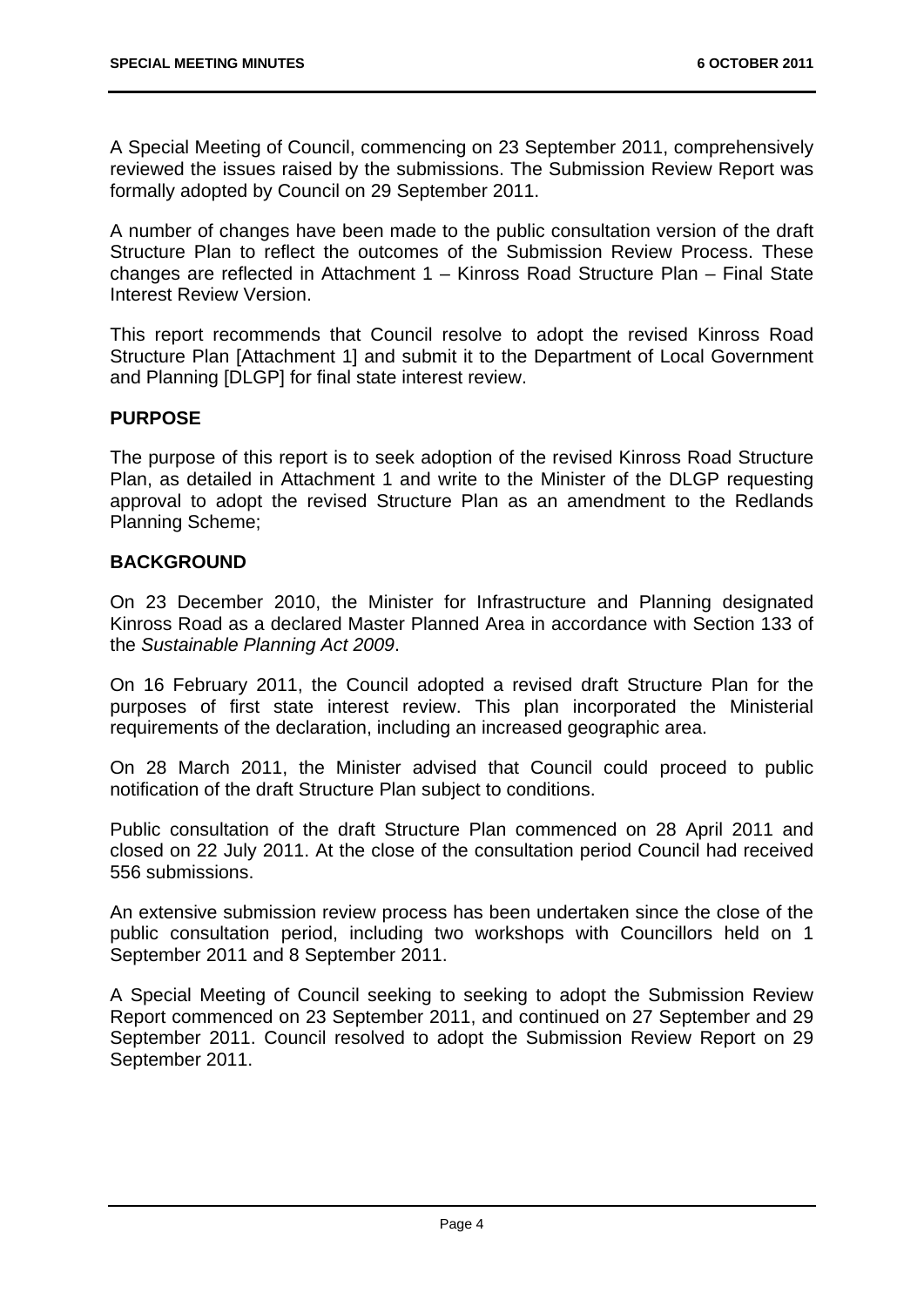#### **ISSUES**

A number of changes have been made to the Kinross Road Structure Plan to reflect the recommendations contained in the Submission Review Report. Key features of the revised Structure Plan include:

- removing of the potential Goddard Road trunk collector linking Kinross Road with Panorama Drive [including bridge over Wellington Ponds];
- identifying part of the proposed road accessing Panorama Drive located to the south of Milner Place as a trunk collector road with a left in, right in and left out intersection treatment;
- removing the potential bus route, active transport link along the Energex easement to the north of the structure plan area;
- reducing road widening requirements along Kinross Road and Goddard Road;
- removing medium density residential housing precincts from land located to the north and south-east of the central east-west corridor and including the land within the urban residential precinct;
- including the existing dwellings located along the western boundary of Kinross Road at the intersection with Boundary Road within the Urban Residential Housing Precinct along with a note indicating that 'the design, location and property impacts of the proposed Kinross Road/Boundary Road intersection shall be determined by the relevant state agency';
- supporting limited development [low density, urban residential and greenspace] on land west of Kinross Road adjacent to Boundary Road; and
- supporting the retention of a 200m wide east-east fauna corridor immediately west of Kinross Road subject to the Department of Environment and Resource Management [DERM] acquiring three properties and undertaking rehabilitation works.

#### **RELATIONSHIP TO CORPORATE PLAN**

#### **5. Wise planning and design**

We will carefully manage population pressures and use land sustainably while advocating and taking steps to determine limits of growth and carrying capacity on a local and national basis, recognising environmental sensitivities and the distinctive character, heritage and atmosphere of local communities. A well-planned network of urban, rural and bushland areas and responsive infrastructure and transport systems will support strong, healthy communities.

5.5 Plan and develop a network of accessible centres that provide a wide range of retail, commercial and community services along with local employment opportunities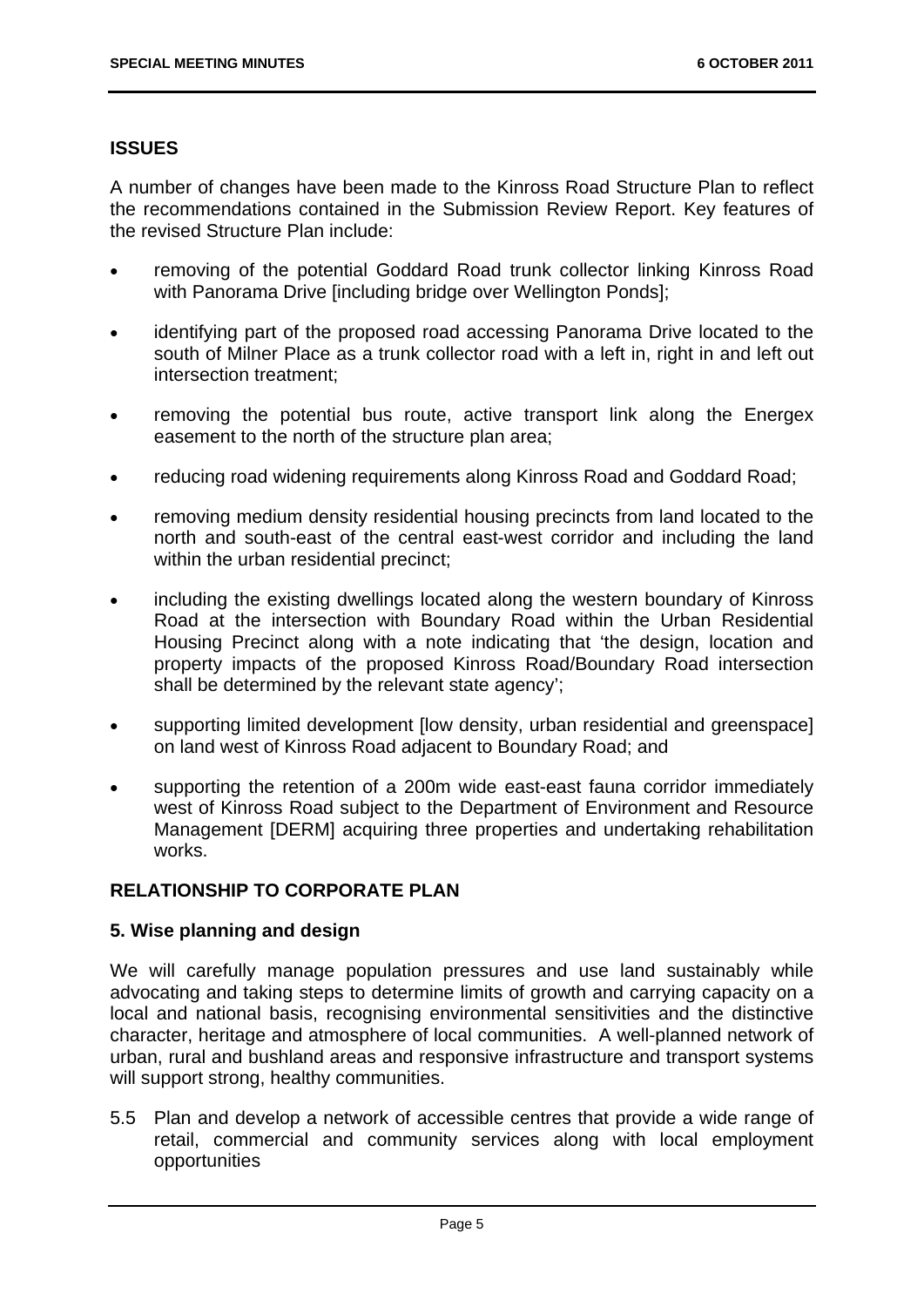- 5.6 Manage the built environment in a way that creates accessible and user friendly spaces and maintains our local character and identity, ensuring all new developments use high quality design that reflects our sub-tropical climate, promotes health, community harmony and wellbeing
- 5.9 Promote housing diversity, choice and affordability to address the city's current and future needs, incorporating medium density housing within and around the city's centres and transport nodes
- 5.11 Provide for 'place making' throughout the city through creative and inclusive master planning, local area planning, public art and heritage planning and precinct character planning processes to manage development at a local level
- 5.12 Plan, provide and advocate for essential physical and social infrastructure that supports community well-being and manage Council's existing infrastructure assets to ensure current service standards are maintained or improved

#### **FINANCIAL IMPLICATIONS**

Completion of the drafting of the Structure Plan is a budgeted project in the 2011/2012 financial year.

Implementation of the Kinross Road Structure Plan will require Infrastructure Planning frameworks to be aligned to support the preferred settlement pattern for the Kinross Road area. It is expected Infrastructure Agreements are negotiated as development progressively occurs to ensure that trunk infrastructure networks are funded in accordance with the Redlands Priority Infrastructure Plan [PIP].

A number of changes are proposed to the proposed trunk collector road network to assist in delivering a plan within the financial capacity of Council. Amendments to the draft PIP will be undertaken to reflect these changes.

Other non trunk infrastructure will be progressively provided through the development assessment process. Areas of open space identified in the Structure Plan to come into public ownership but not obtained through the process described above will need to be funded through a range of other Council and potentially State Government funding sources.

#### **PLANNING SCHEME IMPLICATIONS**

The draft Structure Plan will primarily be implemented by amendments to the Redlands Planning Scheme.

#### **CONSULTATION**

The draft Structure Plan was placed on public consultation between April and July 2011.

A number of workshops and Special Meetings have been undertaken with Council as part of the submission review process and amendments to the Redlands Planning Scheme.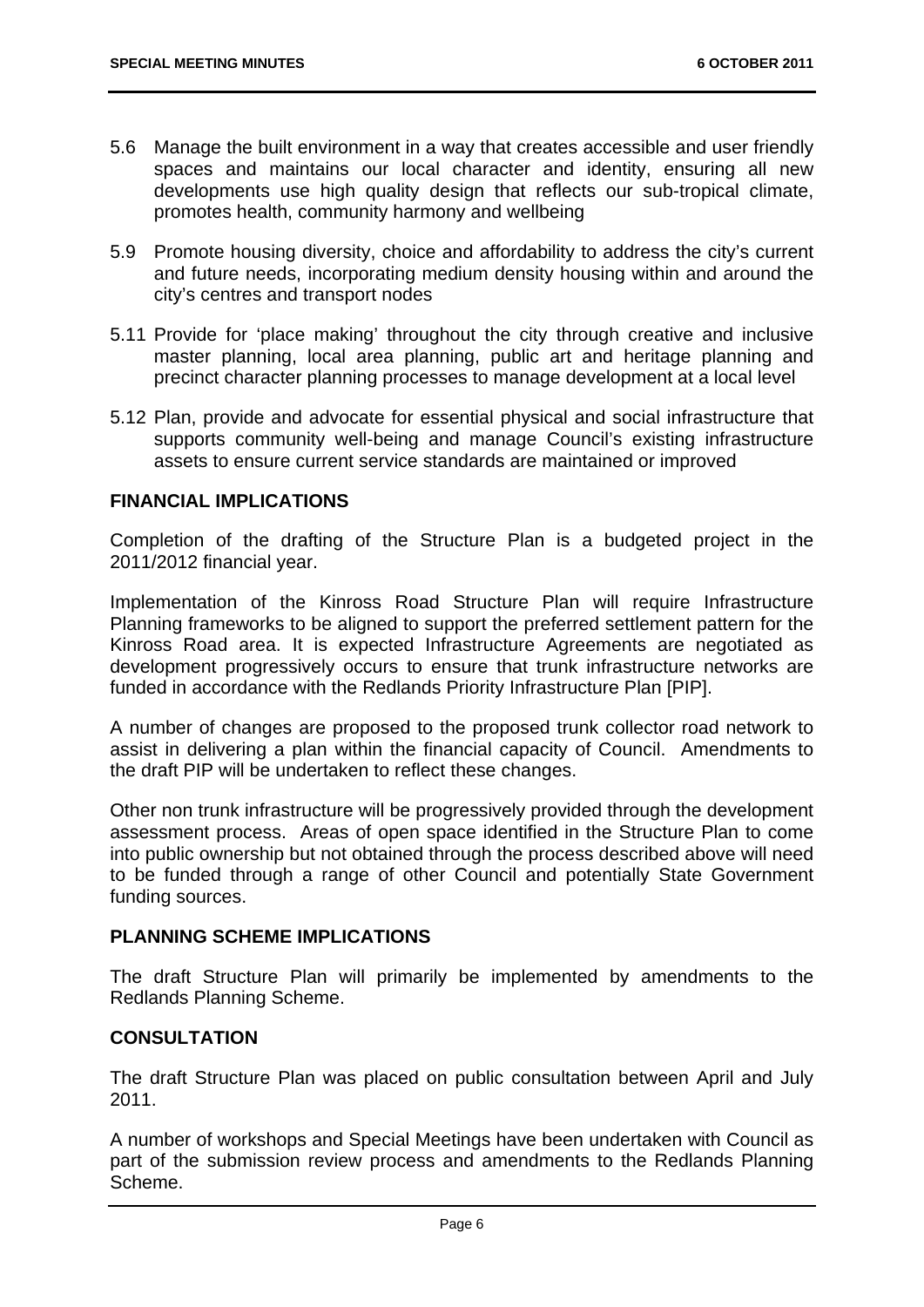#### **OPTIONS**

#### **Preferred**

That Council resolve to:

- 1. Proceed with the revised Kinross Road Structure Plan, as detailed in Attachment 1 and write to the Minister of the Department of Local Government and Planning requesting approval to adopt the revised Structure Plan as an amendment to the Redlands Planning Scheme; and
- 2. Amend the draft Priority Infrastructure Plan to reflect the Kinross Road Structure Plan as detailed in Attachment 1.

#### **Alternative**

That Council resolve not to adopt the revised Structure Plan and advise the Minister for the Department of Local Government and Planning in writing within 10 business days

#### **OFFICER'S RECOMMENDATION**

That Council resolve to:

- 1. Proceed with the revised Kinross Road Structure Plan, as detailed in Attachment 1 and write to the Minister of the Department of Local Government and Planning requesting approval to adopt the revised Structure Plan as an amendment to the Redlands Planning Scheme; and
- 2. Amend the draft Priority Infrastructure Plan to reflect the Kinross Road Structure Plan as detailed in Attachment 1.

#### **COUNCIL DISCUSSION**

Council reiterates its support for the Department of Environment and Resource Management (DERM) position to retain a 200 metre wide east-west fauna corridor immediately west of Kinross Road in public ownership. This will require DERM acquiring three properties and undertaking rehabilitation works. If DERM does not acquire the properties, development opportunity is provided over part of the lots for low density housing with covenants on title, building envelopes and rehabilitation requirements. For further details, refer to the Kinross Road Structure Plan Submission Review Report adopted at the Special Meeting of Council on 29 September 2011.

In addition, the legend on Diagram 11 and Map 1 Kinross Road Structure Plan Area – Land Use Precincts should be amended to delete the existing notation 'Habitat Corridor Extension' and replace with 'Habitat Corridor Retention' with the additional note added: 'The Habitat and Corridor Retention Area forms part of a 200 metre East-West Corridor which is subject to acquisition by DERM'.